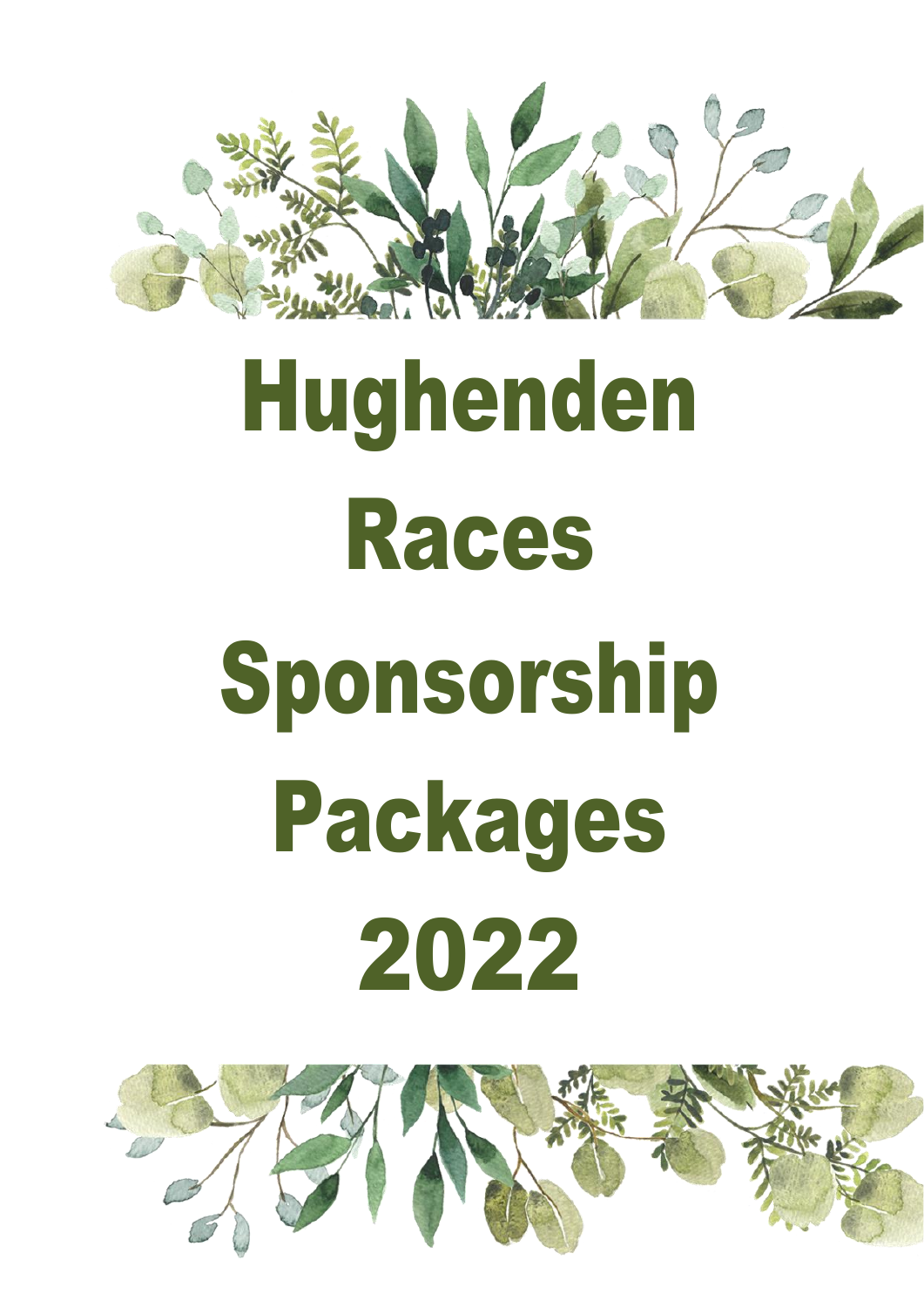## *Major Sponsor*

**\$3,300.00 (Inc GST) PER RACE MEET Naming Rights of the Race Meet. Naming Rights of the Main Race. Major Sponsorship Status. Opportunity to present Prize to Race Winner. 2 x Promotional Corflute signs one either side of Finish Line - 1200mm x 2000 (Supplied by HJC, logo to be supplied by Sponsor). Social Media Acknowledgements. Logo in prominent position on HJC website. Full Page advertisement in Race Book. Free Entry & table for 10 in Corporate Marquee. Share table antipasto platter for 10 PA Announcements throughout the day. Logo on All Printed Media.**

### *Marquee Sponsor*

**\$1,500.00 (Inc GST) PER RACE MEET 1200mm x 1800mm Banner Along Front Fence (Supplied by HJC, logo to be supplied by sponsor). Promotion Material on Tables (to be supplied by Sponsor). Social Media Acknowledgements. Logo on HJC Website. ½ Page Advertisement in Race book. Free Entry & table for 8 in Corporate Marquee. Share table antipasto platter for 10**

**PA Announcements throughout the day.**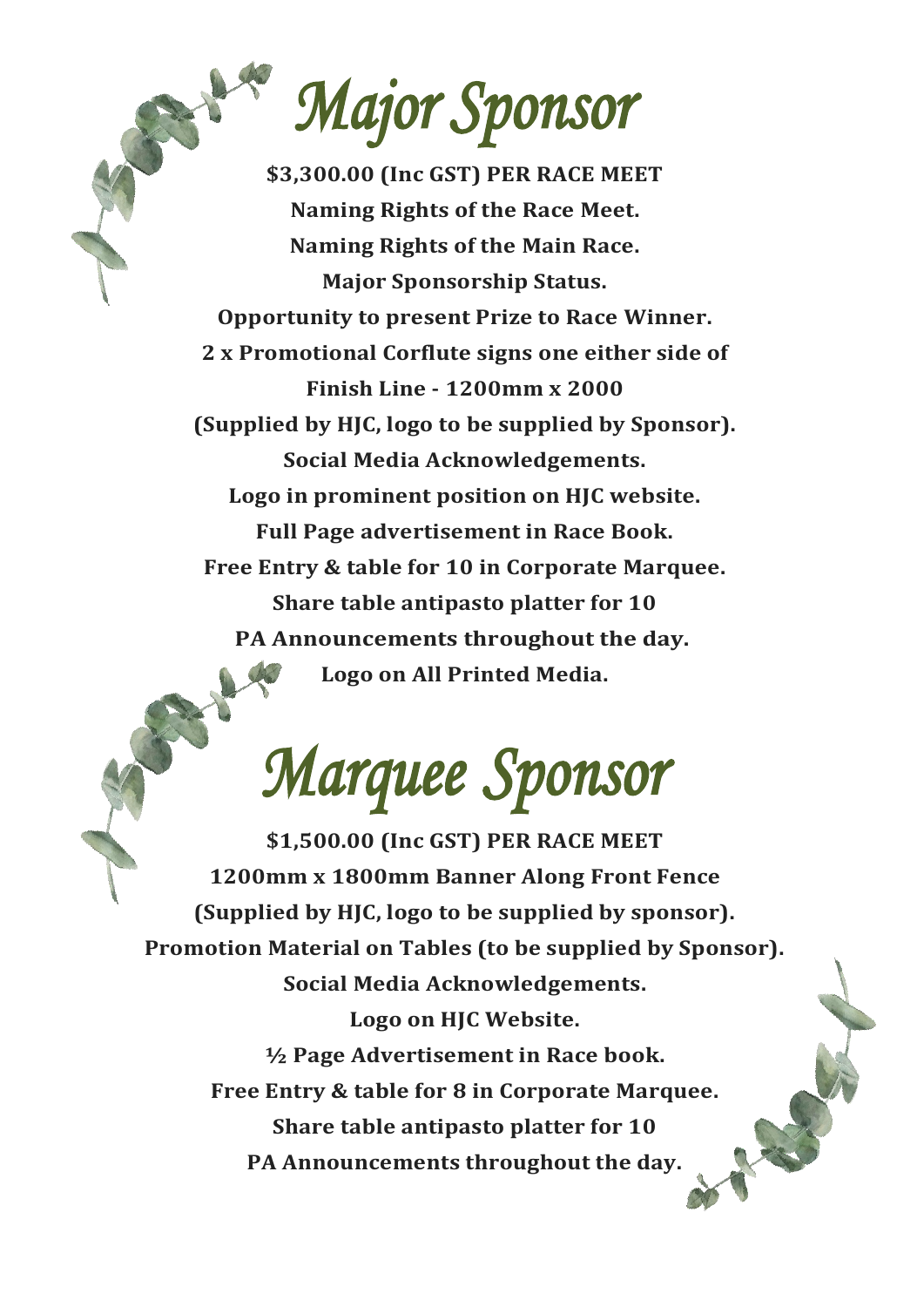#### *Entertainment Sponsor*

**\$1,500.00 (Inc GST) PER RACE MEET 1200mm x 1800mm Banner Along Front Fence. (Supplied by HJC, logo to be supplied by sponsor). Other on course signage, supplied by Sponsor. Social Media acknowledgements. Logo on HJC Website. ½ Page Advertisement in Race Book. Free Entry & Table for 8 in Corporate Marquee. Share table antipasto platter for 10 PA Announcements throughout the day.**

# *Race Sponsor 4 Per Meet*

**\$1,100.00 (Inc GST) PER RACE MEET PER RACE NAME Naming Rights of one Race. Opportunity to present Prize to Race Winner. 1200mmx900mm Banner Along Fence (Supplied by HJC, logo to be supplied by Sponsor). Other on course signage, supplied by Sponsor. Social Media Acknowledgements. Logo on HJC website. ¼ Page advertisement in Race Book. Free Entry & 2 tickets in Reserved Seating Area. Share table antipasto platter for 10 PA Announcements throughout the day.**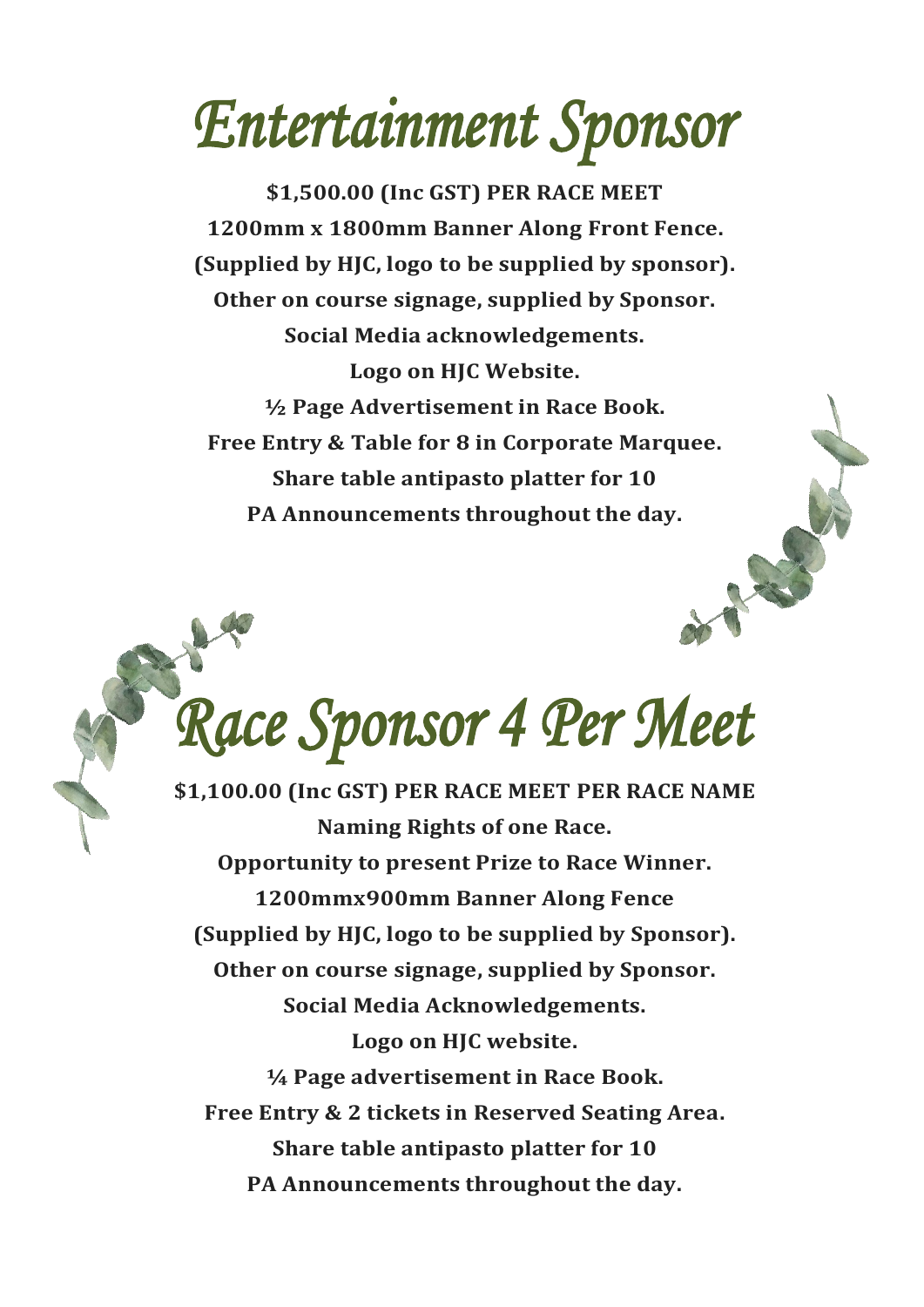*Bar Sponsor* 

**\$500.00 (Inc GST) PER RACE MEET 900mm x 1200mm Banner on course. (Supplied by HJC, logo to be supplied by sponsor). Other on course Signage and promotional materials (to be supplied by Sponsor) Social Media Acknowledgements. Logo on HJC Website. Listed in Sponsors List in Race Book. Free General Entry for 4 people & Race Book. PA Announcements throughout the day.**

*Fashions on the Field* 

*Sponsor of the Meet* 

**\$1,500.00 (Inc GST) PER RACE MEET Naming Rights of Fashions on the Field at the Race Meet. Name on Winner and Runner Up Ribbons. Promotional photo taken with Winners of All Categories. Back Drop Banner 1800mm x 1500mm . (Supplied by HJC, Sponsor to supply logo) Social Media Acknowledgements. Logo on HJC website. ½ Page advertisement in Race Book. Free Entry & tickets for 8 in Corporate Marquee. PA Announcements throughout the day. Other on course signage, supplied by Sponsor.**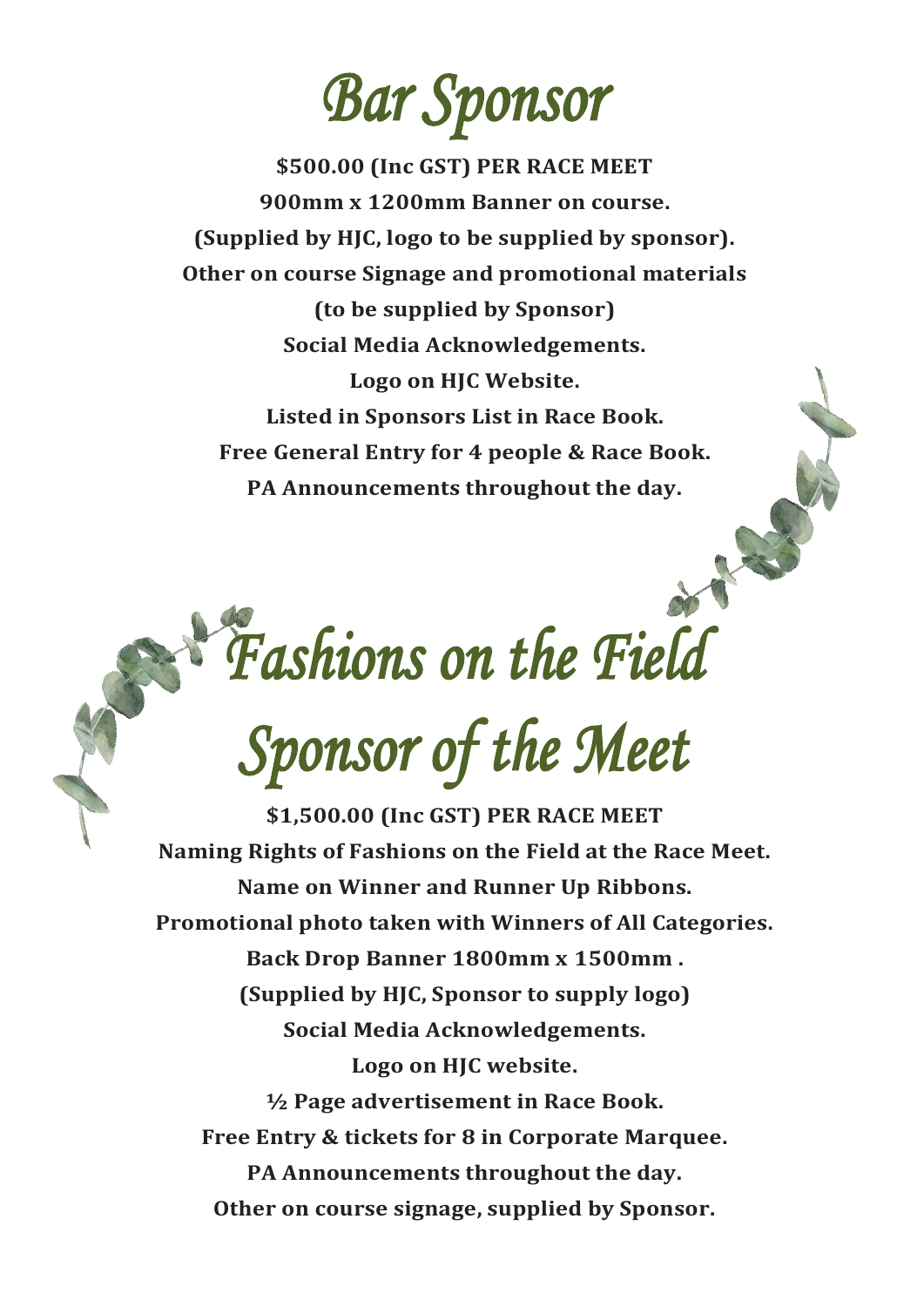*Fashions Category Sponsor* 

*8 Categories Per Meet*  **\$500.00 (Inc GST) PER RACE MEET PER CATEGORY Naming of Category. Name on Winner and Runner Up Ribbons for Category Sponsored. Presentation and Photo Opportunity for Winner and Runner Up of Category Sponsored. On course Signage - to be supplied by Sponsor. Social Media Acknowledgements. Logo on HJC Website. Listed in Sponsors List in Race Book. Free General Entry for 4 people & Race Book. PA Announcements throughout the day.**

**Categories include:**



**Tiny Tot Boy & Girl (0-5) Junior Boy & Girl (6 - 11) Teen Boy & Girl (12 - 17) Gent of the Meet Couple of the Meet Trendsetter Lady 18 - 30 Lady of the Meet 31+ Themed Lady of the Meet 18+**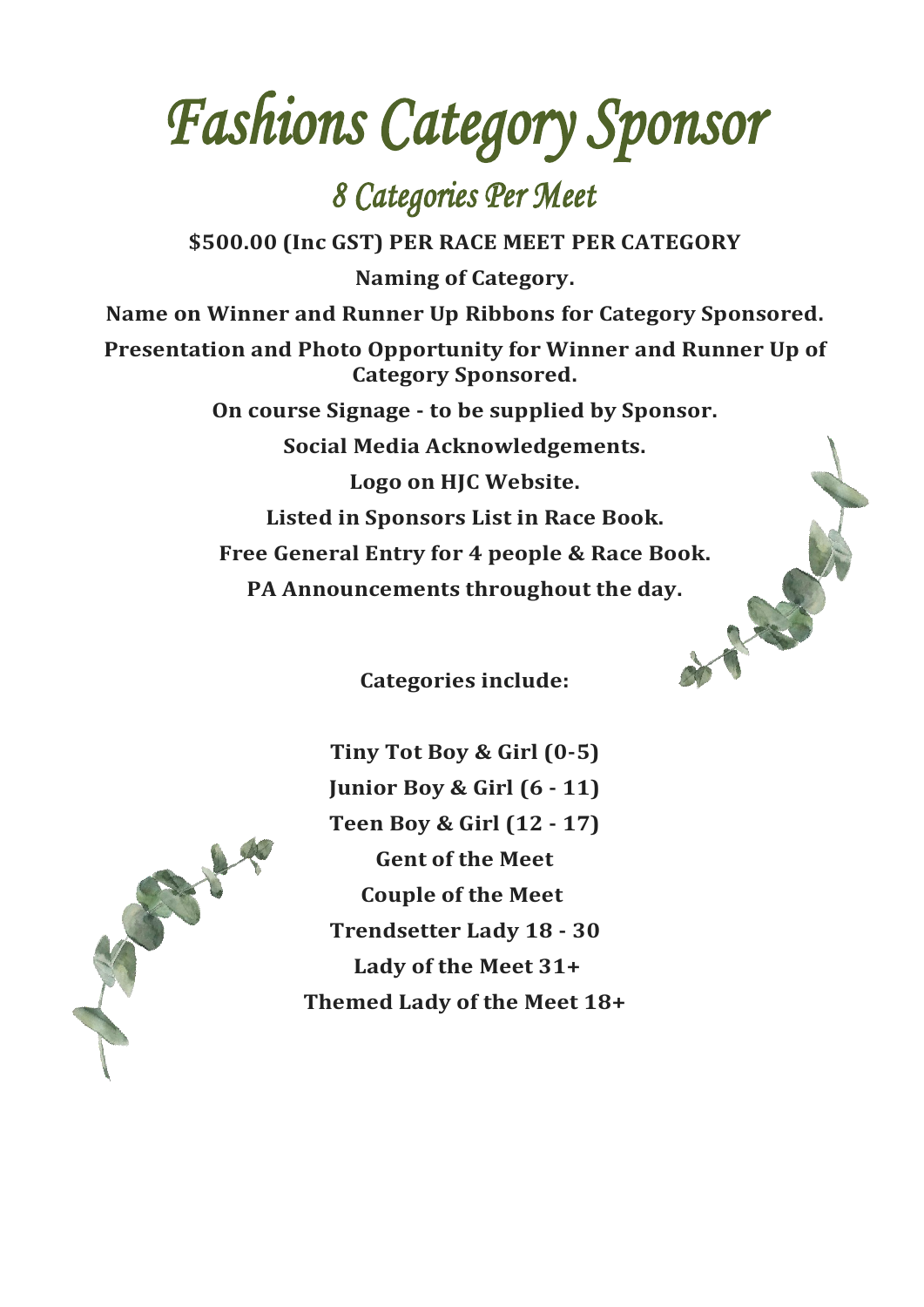*Jockey of the Year Annual Sponsor* 

**\$500.00 (Inc GST) Naming of Jockey of the Year for 2022. Presentation of Trophy & Prize to winner. Promotional Photo with Winner. Other on course signage at July Races - to supplied by sponsor. Social Media Acknowledgements. Listed in Sponsor List in Race book. Free Entry for 4 People & Race books. PA Announcements throughout the day.**

*Trainer of the Year Annual Sponsor* 

**\$500.00 (Inc GST) Naming of Jockey of the Year for 2022. Presentation of Trophy & Prize to winner. Promotional Photo with Winner. On course signage at July Races - to supplied by sponsor. Social Media Acknowledgements. Listed in Sponsor List in Race book. Free Entry for 4 People & Race books. PA Announcements throughout the day.**